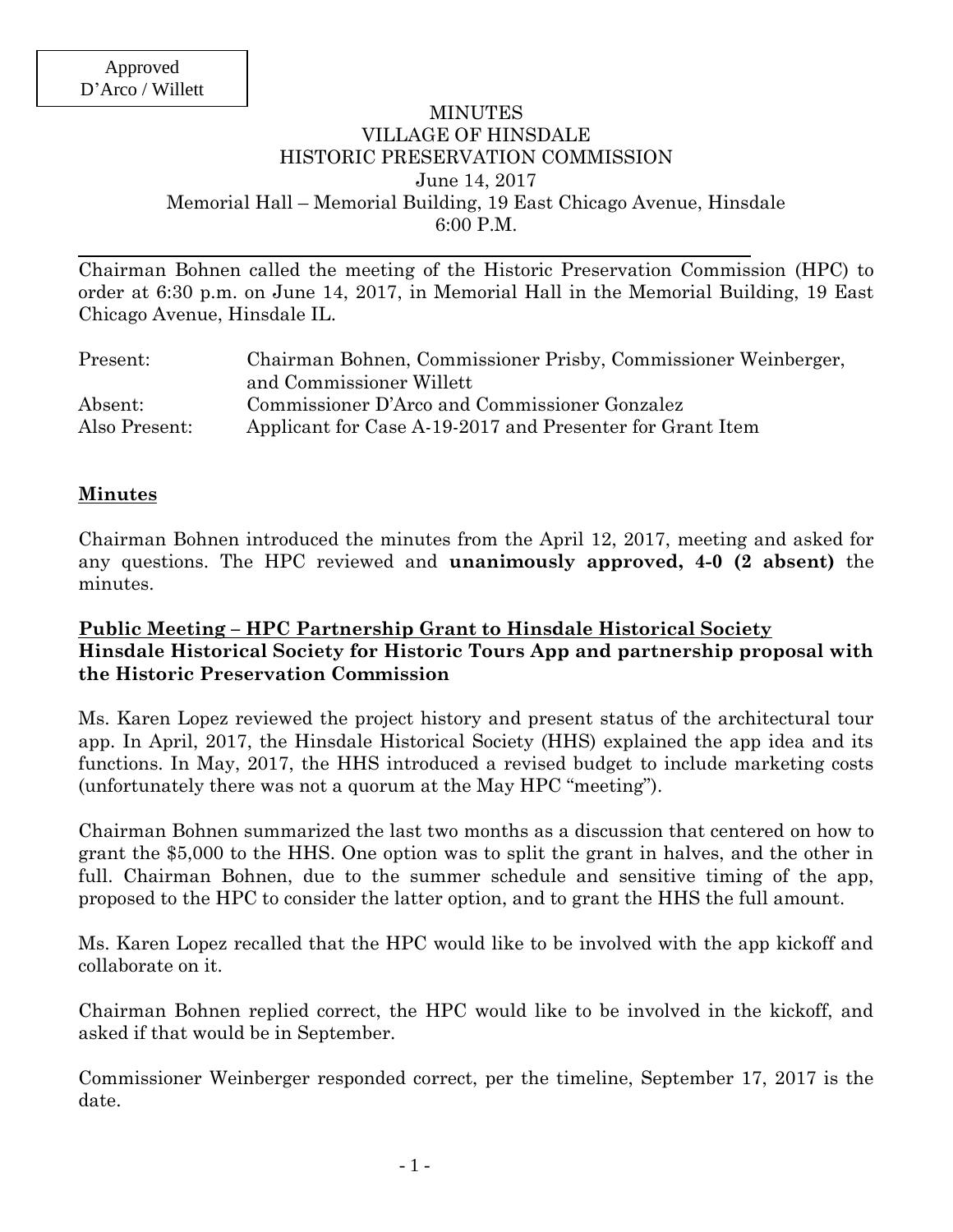Chairman Bohnen asked if the first grant allocation would be to pay for the provider, and if so, asked if the HHS is ready to pay the app provider.

Ms. Karen Lopez replied correct, and would not like to delay the funding any longer. The HHS still aims to have a kickoff date on September 17, 2017.

Chairman Bohnen reiterated that he does not want to run into a potential problem with the summer schedule and piecemeal reimbursement process that could delay the project.

Commissioner Prisby likes the idea of granting the full amount of \$5,000.

Commissioner Willett asked if Karen believes there will be time for a Q&A before the formal launch.

Ms. Karen Lopez replied yes, user testing is built into the timeline.

Commissioner Willett asked if Karen believes there is enough time to test and perform a quality control test, based on the current stage and launch in September.

Commissioner Weinberger responded that the timeline is tight right now, and the HHS is relying on volunteers to do all of the uploading.

Ms. Karen Lopez feels that we are running late, however, the timeline is achievable. And she reiterated that she agrees with Commissioner Willett, that the HHS wants this app to work well before the launch.

Additional discussion on the timeline feasibility ensued between Ms. Karen and Commissioner Willett.

Commissioner Weinberger added that in a worst case scenario of a late launch, the HHS has a Zook event in late October, and could potentially add this to the event if necessary.

Ms. Karen Lopez added that the HHS is mindful for all the beautiful fall events in Hinsdale, and would not pick a date that conflicts with another event.

Chairman Bohnen asked for a motion to grant the HHS for the full \$5,000 for the app. Commissioner Prisby motioned, and Commissioner Willett seconded. The motion was unanimously approved, 4-0 (2 absent).

# **Signage in the Historic Downtown District**

Case A-19-2017 – 12 E. First St. – EFP Opticians – Wall and Window Sign (window sign retroactive) application in the Historic Downtown District.

The applicant, Boyce Moffitt, introduced himself as the manager and partner at EFP Opticians, and asked if the HPC has any questions about the sign for him.